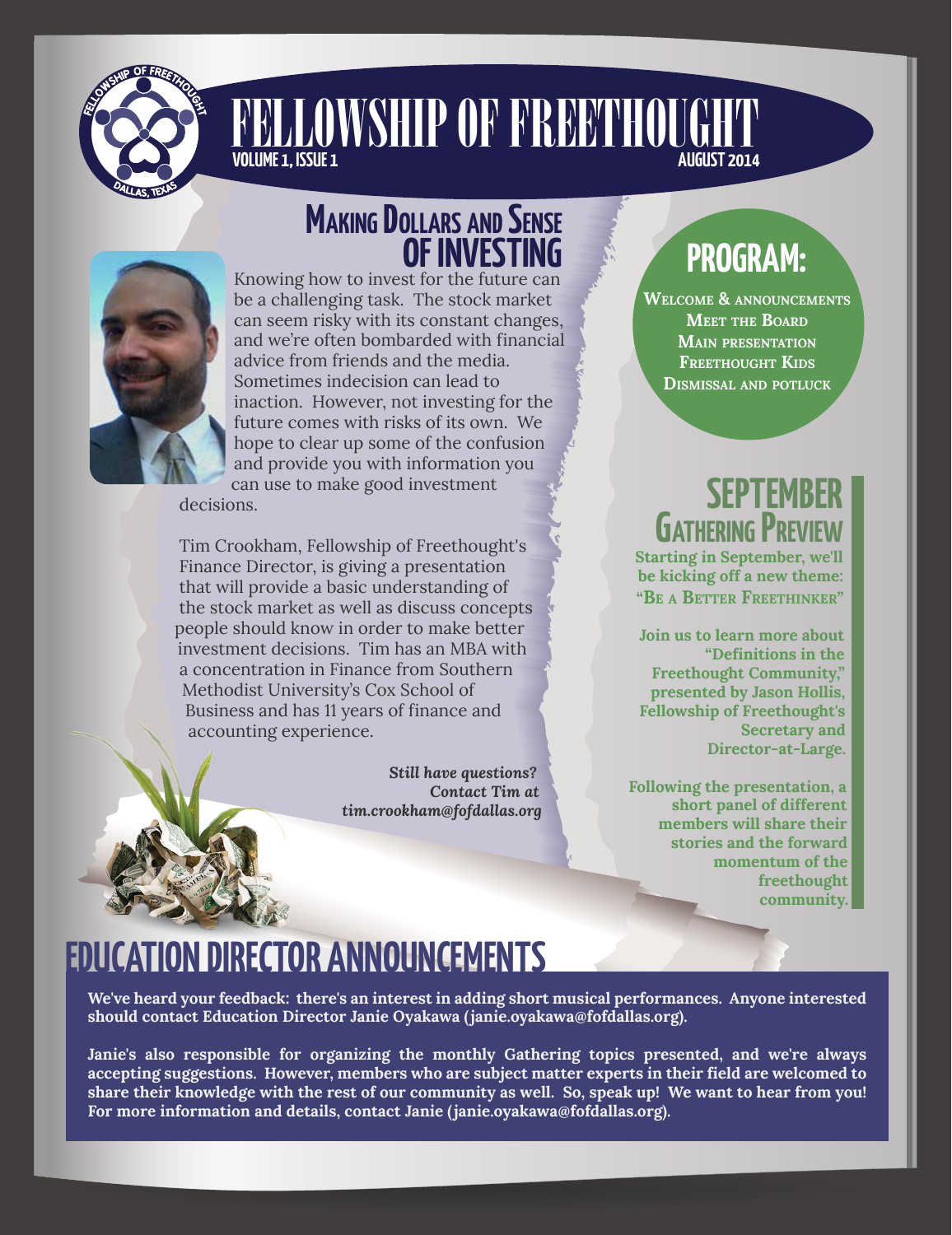Four petals make up our pansy, representing the different facets of our organization. From the left (clockwise) Freethought, Fellowship, Friendship and Family. In the center lies a unifying representation of our future. It is owned by all and serves as a reminder that what we do has an impact on those that come after us. Together this union of ideas creates our unique brand of fellowship.

## **MISSION STATEMENT**



To meet the needs of the rising "nones" (those who do not identify with any religion) the Dallas-Fort Worth Coalition of Reason serves as the informal umbrella organization for the local DFW freethinking community, including the Fellowship of Freethought.

While each group within the DFW CoR has something unique to offer, the Fellowship of Freethought is the only registered 501(c)3. This keeps our group member-run

and funds service and outreach events in our communities.

**TREASURER** *Georgene Harkness*



We also host monthly Gatherings the third Sunday of each month, which are a great opportunity to meet other like-minded individuals. We've attracted well-known names within the freethought community to speak, such as Matt Dillahunty and Seth Andrews, but also encourage members within our organization to present on topics within their areas of expertise. Afterward, we hope you pull up a chair and join our potluck.

Lastly, we wish to show freethinkers can be good without God. We have several monthly, reoccurring opportunities for members to demonstrate our commitment to community service and outreach.

We know your life is busy, so check our Meetup calendar to see when you can join our next event.

## **LETTER FROM THE DIRECTOR**

## **BOARD OF DIRECTORS**

SECRETARY/SUNSHINE DIRECTOR *Jason Hollis*

> AT-LARGE DIRECTORS *Jamye Carr Chris Grimes Jason Hix Jason Hollis Eric McCutchan Alex Montserrat*

NEWSLETTER EDITOR *Amanda Stofko*

GRAPHIC DESIGN & LAYOUT *Rachel Wilhelm*

> PRINTING *John Pantzer*

## EXECUTIVE DIRECTOR

*Melanie Clemmer*

EDUCATION DIRECTOR *Janie Oyakawa*

YOUTH DIRECTOR *Roddi Schoneberg*

SOCIAL DIRECTOR *Chad Aldridge*

OUTREACH DIRECTOR *Jeff Elmer*

FINANCE DIRECTOR *Tim Crookham*

To create a positive impact on our shared world, our mission is to provide a community that values and promotes a freethinking life unencumbered by the biases of tradition, dogma, and authority and that encourages people to live a reason and evidence-based life characterized by close fellowship, ethical contemplation, critical thinking, community service, and the appreciation of scientific knowledge and understanding of the universe and our place in it.

**FELLOWSHIP OF FREETHOUGHT DALLAS** PO Box 191645 Dallas, TX 75219-8504

#### **<http://fofdallas.org>**

For general information, email us at info@fofdallas.org. The directors may be contacted by email using [firstname].[lastname] followed by @fofdallas.org.

For all things newsletter related, contact Amanda Stofko at amanda.stofko@fofdallas.org.



## **CONTACT INFORMATION**

#### **CAMP QUEST**

More than 100 freethinking kids from all over Texas attended Camp Quest Texas earlier this month for a week of the hiking, s'mores and critical thinking. Camp Quest Texas is summer camp for kids ages 8 to 17 and has been in high demand: this year's camp filled to capacity within in nine days of opening registration. However, Camp Quest isn't only about critical thinking and intellectual discussions; all the usual summer camp activities are available as well, such as horseback riding, canoeing and swimming. Starting next month, Camp Quest Texas will be looking for volunteers, and many of the opportunities can be accomplished by those who may not necessarily wish to participate at the actual camp. Some examples include helping update registration and reporting software, staff day camps at freethought events or taking a lead with other administrative tasks. For further information and details, visit CampQuestTexas.org.

### **CALL FOR VOLUNTEERS**

As freethinkers, we often have a fine-tuned sense of spotting the more harmful acts committed in the name of faith by its believers and calling out the behaviors. But consider the reality: What are you going to do about it? Many people in our community give to the Fellowship of Freethought, which helps make the work that we do possible. We have many opportunities for you to act. Please consider offering 4 hours or more of your time per month at outreach events, helping plan social outings and assisting Gathering organizers. We also ask that you consider making a donation of \$30 or more per month through the PayPal link on our website: fofdallas.org/contribute. You can also donate in our donation boxes or set up an automatic bank transfer. Additionally, please support us by signing up with Amazon Smile at smile.amazon.com or by using the Amazon search box on our website when you do your online shopping. As an Amazon Affiliate, we receive a sales commission without any additional cost to you! Your time and donations help us make an impact. You can reach us at treasurer@fofdallas.org with any donation related questions.



### **NORTH TEXAS FOOD BANK**

Through the end of August, the North Texas Food Bank will be doubling donations

received, so to multiply the impact of our efforts, the Fellowship of Freethought has set up a matching fund. The first \$1,000 in donations made through FoF for the NTFB will be matched before submitting our final contribution. Every \$1 donated to the NTFB provides three healthy meals, but with combined matching programs we'll be able to effectively quadruple any donation made throughout August. So, your \$1 donation can provide 12 meals for families in need. Use the donate button at fofdallas.org or contact any FoF board member for details.

#### **SAGAN STARS**

Youth Director Roddi Schoneberg is looking for volunteers to teach at our monthly Gatherings. We're looking forward to exposing our young freethinkers to a wide variety or educational topics. Roddi has also launched a new program for children to earn "Sagan Stars" as rewards for each volunteer or outreach activity in which the children participate. For additional information and details in either teaching volunteer opportunities or the Sagan Stars program, contact Roddi at Roddi.Schoneberg@fofdallas.org

# **UPCOMING EVENTS**

#### MONDAYS (RECURRING) *Skeptical Theological Discussion*

FRIDAY, AUGUST 22 *Social Science for Adults at the* 

*Perot Museum*

SATURDAY, AUGUST 23 *Cocktails for a Cause: North Texas Food Bank*

THURSDAY, AUGUST 28 *AIDS Services of Dallas Supper Club*

FRIDAY, SEPTEMBER 5 *Feminine Fridays*



**[http://www.meetup.com](http://www.meetup.com/fofdallas) /fofdallas**



For more information and details on our upcoming events, register for free with Meetup.com and check out our calendar:

SATURDAY, SEPTEMBER 6 *Philosophy Club*

SATURDAY, SEPTEMBER 13 *Second Saturday Shoreline Spruce-Up*

SATURDAY, SEPTEMBER 13 *Star Party at Frisco Commons Park*

SATURDAY, SEPTEMBER 6 *Pub Night at The Lot (Dallas)*